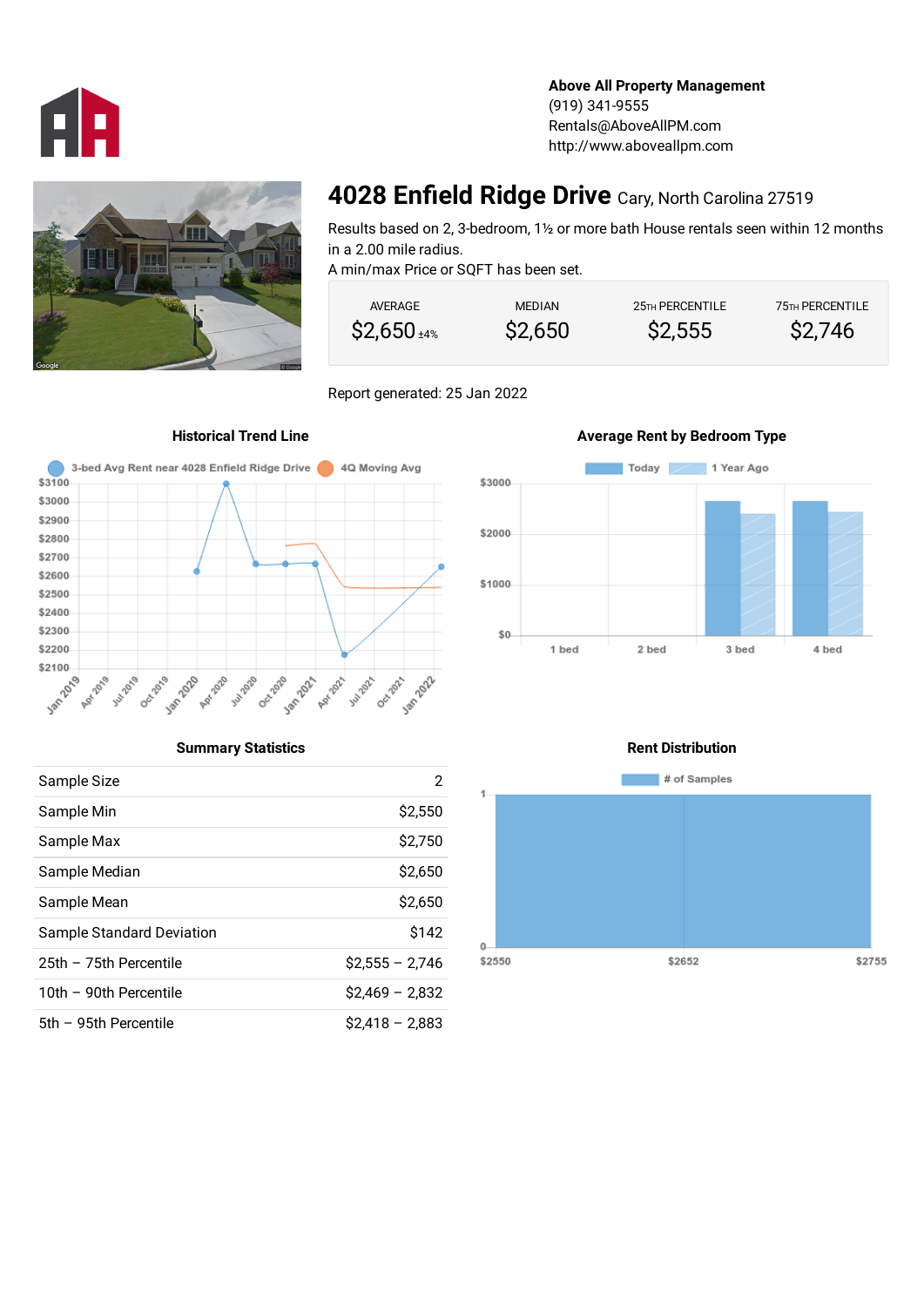# **Sample of Listings Used**



| <b>Address</b>                           | <b>Distance</b> | Rent | Size | $S/ft^2$                                                                         |  | Beds Baths Bldg Type | Last Seen |
|------------------------------------------|-----------------|------|------|----------------------------------------------------------------------------------|--|----------------------|-----------|
| 4 980 Lemster Lane, Cary, NC 27519       |                 |      |      | 0.47 mi \$2,550 $2,680$ ft <sup>2</sup> \$0.95/ft <sup>2</sup> 3 bed 2.5ba House |  |                      | Mar 2021  |
| <b>B</b> 6824 Branton Dr, Cary, NC 27519 |                 |      |      | 1.07 mi \$2,750 2,500 ft <sup>2</sup> \$1.10/ft <sup>2</sup> 3 bed 2.5ba House   |  |                      | Dec 2021  |